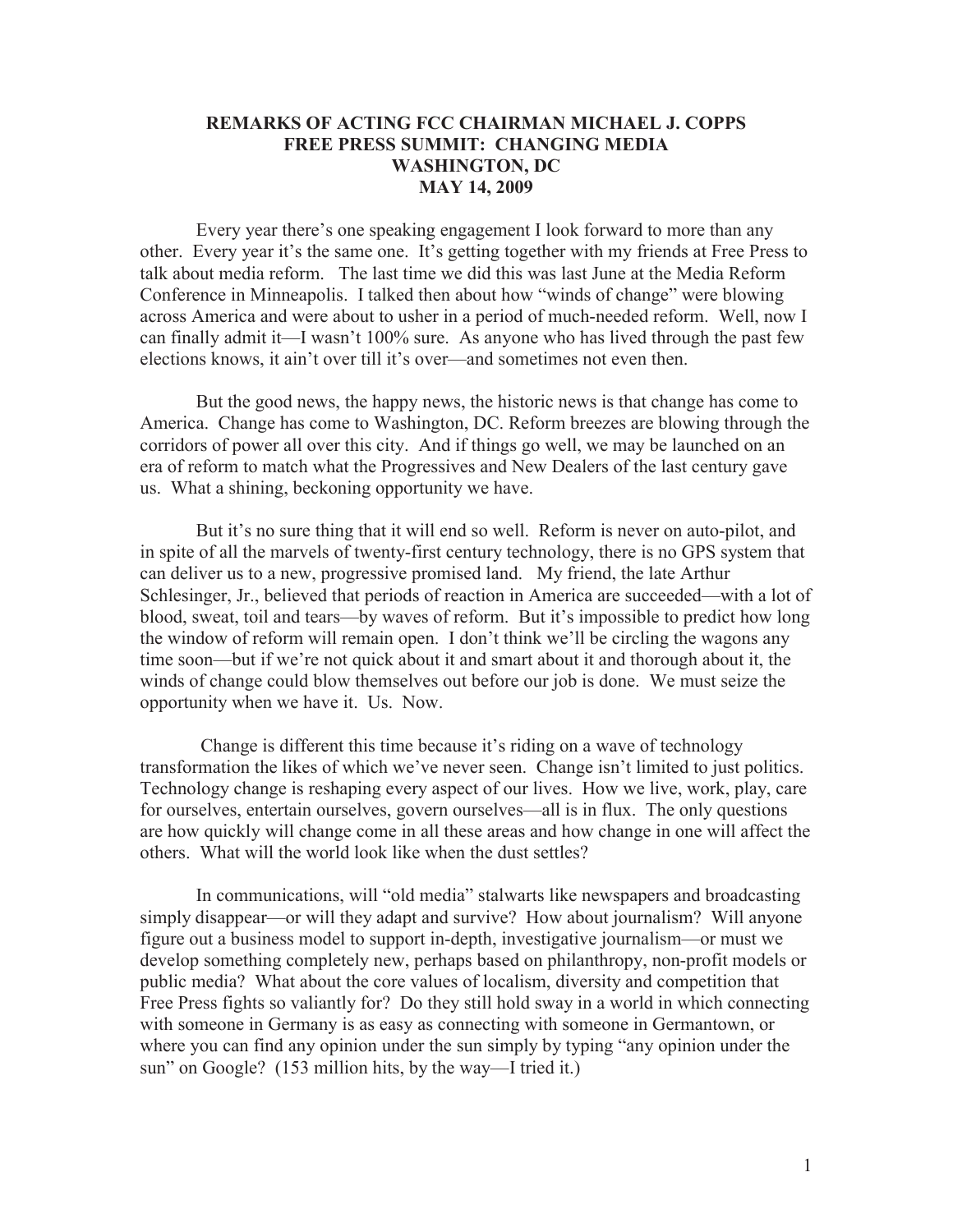Important questions, all. But if we focus too much on the questions it can leave us paralyzed. Just ask Prince Hamlet. We need to act thoughtfully, yes; but we need to *act*—and I mean act while the tide runs in our direction. Shakespeare again—I think he said something about taking the tide at its flood or else being bound in shallows and misery. When it comes to public policy, eight years of shallows and misery was enough for me. I don't even want to think about any more such years!

Good ideas are running on the present tide. Good people are stepping up to good causes. I don't want to start naming names because I'll inevitably leave someone out. But if you haven't already, do yourself a favor and watch Senator Kerry's hearing last week on the future of journalism to get a sense of some of the creative ideas out there. Or pick up a copy of Free Press' new book, *Changing Media: Public Interest Policies for the Digital Age*. I've already read, underlined and dog-eared it. You should, too. You don't have to agree with everything in there—probably no one will, nor would its authors expect 100% agreement—but I commend it, not just to the Free Press faithful, but to those who may be diametrically opposed to the recommendations the book makes. *Changing Media* is an important contribution to our national dialogue. It tees up issues we all need to be talking about, and it is particularly relevant now as the FCC sets out to develop a Congressionally-mandated broadband plan for America.

In the few minutes we have together this morning, I'd like to focus on another piece of the puzzle—what are the organizing principles that should serve as our touchstone as we sift through the myriad ideas out there and try to create a media that is truly of, by and for the American people? Here is my current short list.

Principle Number One: It's all about democracy. Paraphrase James Carville if you like: It's the democracy, stupid. A democracy runs on information. Information is how we make intelligent decisions about our future and how we hold the powerful accountable. Deprive citizens of relevant, accurate, and timely information and you deprive them of their ability to govern themselves. Indeed, if you look at the three core values of our media policy from time immemorial—localism, diversity and competition—they are really aimed at a single goal: to ensure that the American people have access to a wide range of information on issues of public concern.

We're in trouble on this score. Two decades of mindless deregulation—only briefly interrupted—topped off by a veritable tsunami of consolidation across not just communications, but most business sectors, have succeeded in bringing our economy low and endangering the essential civic dialogue on which democracy depends. I've said it before but I'll say it again: we are skating perilously close to depriving our fellow citizens of the depth and breadth of information they need to make intelligent choices about their future. Newsrooms decimated. Beat reporters laid off. Newspapers literally shrinking before our eyes. Infotainment. Sensationalism. Cable news mud-wrestling. Homogenized play lists. You all know the bill of particulars.

We're not only losing journalists, we may be losing journalism. Some blame the Internet and bloggers, and that's certainly a part of the story. But the problems started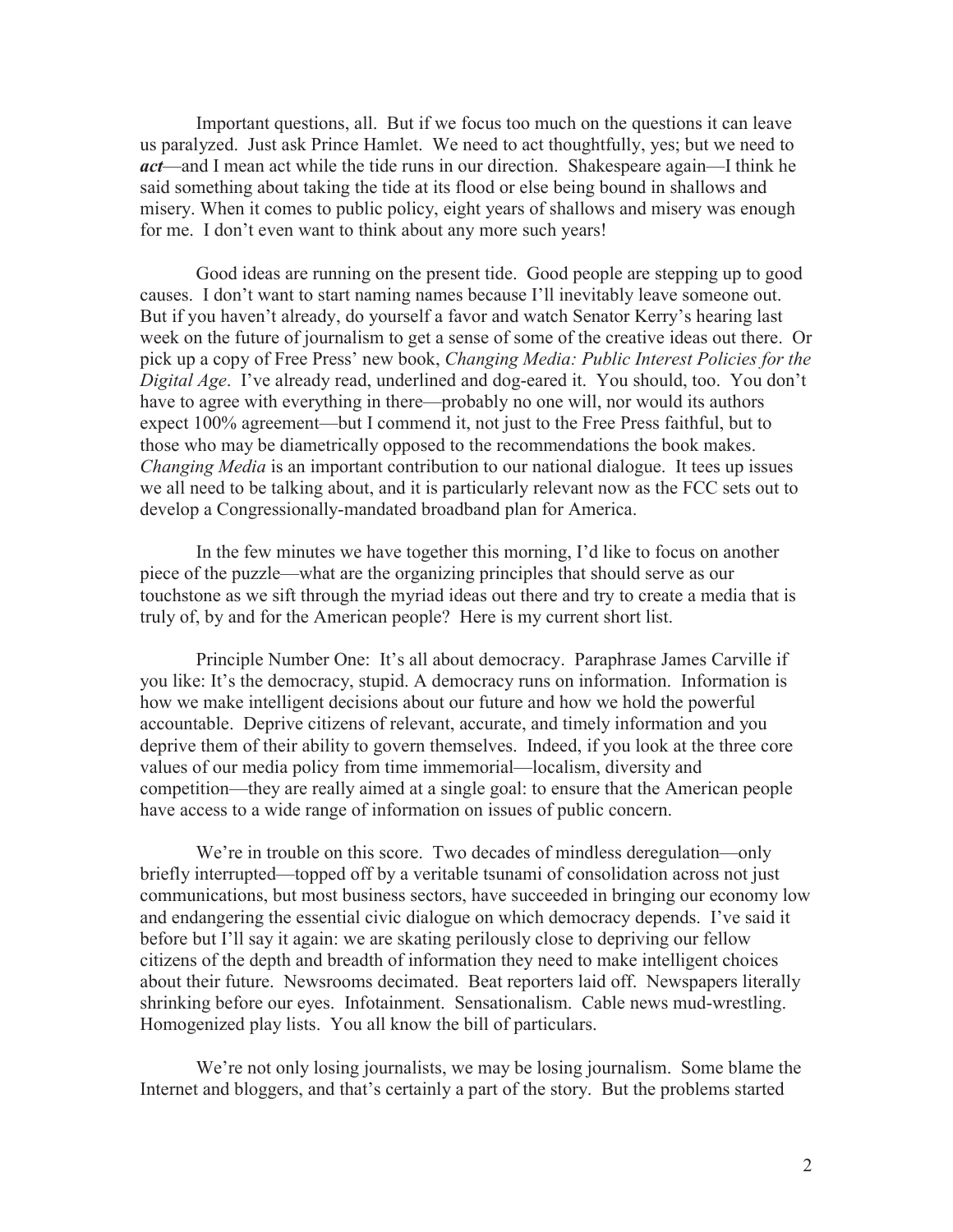way before that. All that consolidation and mindless deregulation, rather than reviving the news business, condemned us to *less* real news, *less* serious political coverage, *less* diversity of opinion, *less* minority and female ownership, *less* investigative journalism and *fewer* jobs for journalists.

Hyper-commercialism and high quality news make uneasy bedfellows. As my hero FDR said in a letter to Joseph Pulitzer, "I have always been firmly persuaded that our newspapers cannot be edited in the interests of the general public from the counting room." Broadcast journalism is no different. Readers, viewers and listeners are citizens to be informed and entertained, not products to be sold to advertisers. This is not to say that good journalism is incompatible with making a profit. But when TV and radio stations are no longer required to serve their local communities, when stations or newspapers are loaded down with crushing debt or owned by huge corporations preoccupied with cutting costs through economies of scale, it should come as no surprise that some things precious get lost.

There are those who argue that's all over now. Consolidation and conglomeration are yesterday's news. I don't buy it. As soon as the economy begins to turn the corner, I predict we'll see another urge to merge—to buy, leverage, and find those elusive economies of scale. More news rooms closed. More journalists fired. More private equity—less public dialogue.

I don't want to paint with too broad a brush. Many broadcasters and publishers still have the flame of the public interest burning brightly in their breasts—I know, I meet them all the time—but the unforgiving expectations of Wall Street and next quarter's earnings reports have made life more and more difficult for them and pulled them in directions many of them don't want to go.

Whatever we do should help those stations that are trying to do the right thing and nurture the democratic dialogue. And let me be clear. When I say "democratic dialogue" it is not code for "the Fairness Doctrine." The Fairness Doctrine is long gone and it's not coming back—as much as some conspiracy theorists see it lurking behind every corner. A couple of weeks ago, when we finally got the FCC back on track to do something about the shameful state of minority and female ownership of media properties, some had the gall to suggest it was just a ruse to bring the Fairness Doctrine back. Resurrecting the straw man of a by-gone Fairness Doctrine to deflect this country's belated passage to equal opportunity is a kind of issue-mongering that has no place in twenty-first century America. We will *not* lose this opportunity to make real and lasting progress on media reform because some find it is in their self-interest to keep this phony issue alive.

That brings me to Principle Number Two: old media is not dead. Judging by some of the stories out there, you'd think that just about everyone sits down at night to watch their favorite shows on Hulu and that TV news and local newspapers have gone the way of the buggy-whip. The fact is that most consumers still get their news and information from their local newspapers and broadcast stations. The Internet, for all its many glories, doesn't yet fully compete with them in such areas as investigative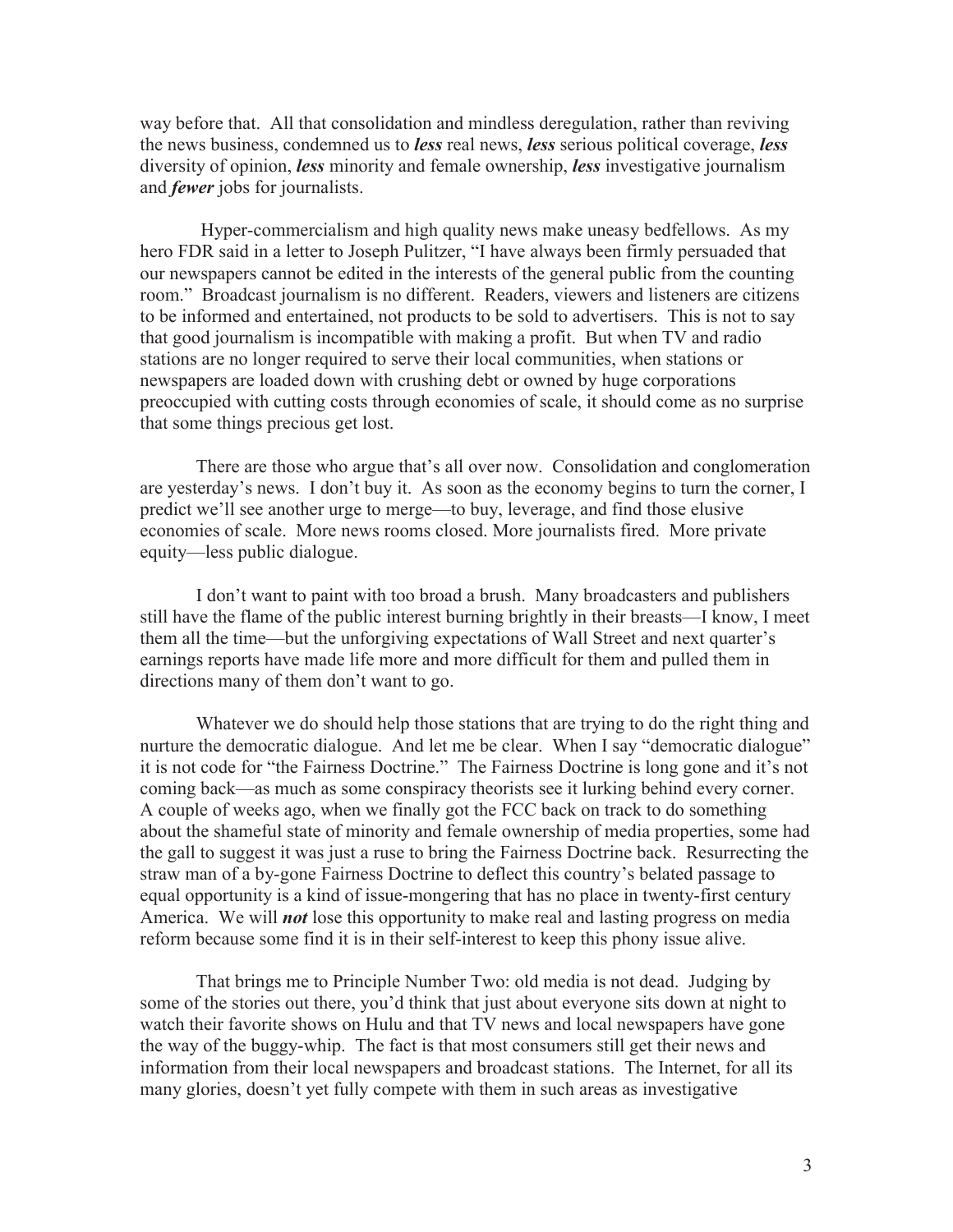journalism or in-depth local reporting, and may not anytime soon. Traditional media remain critically important and it's something we need to deal with.

I'm not saying that old media won't fade away but we're not there yet—and sometimes change takes longer to arrive than we think. We've been out helping consumers with the DTV transition—you'd be amazed at how many people are still happily watching TV on 30-year old sets and 20-year old VCRs.

If old media is going to be with us a while still, what implications does this have for us? It means we still need to get serious about defining broadcasters' public interest obligations and reinvigorating our license renewal process. Since we still need broadcasters to contribute to the democratic dialogue, we need clear standards that can be fairly but vigorously enforced. It is time to say "Good-bye" to post card renewal every eight years and "Hello" to license renewals every three years with some public interest teeth.

I understand that many thoughtful people are ready to give up on the public interest. They would rather just impose a spectrum fee on broadcasters and be done with it. I'm not ready to throw in the towel. The public interest standard is like a grand old theater that has been badly neglected over the years. The structure is sound, and with a little imagination and a lot of hard work we can make it a showplace once again.

Principle Number Three is to make sure that the sins visited upon old media are not permitted to deny the promise of new media. You know me as someone who has supported and pushed the cause of Internet Freedom, Internet Openness, Net Neutrality, whatever you want to call it, for a long, long time. While the tide runs we need to assure this, and, for openers, I will be working for a Fifth Principle of Non-discrimination to be one of the first fruits of our reconstituted FCC.

Looking farther ahead, as broadcast and other content migrate online, how do we promote the goals that we, as a society, really care about? How do we nourish a dynamic civic dialogue? How do we get information about real issues of public concern? How do we educate and protect our kids? Historically, government regulation has been based on some sort of licensing relationship or statutory directive. But how does *that* apply to the online world, where websites not only are not licensed, but they may not even be *in* the United States? And what if the new media fail to provide the things we care about—the things we need? How do we advance those interests in ways that are effective and respectful of constitutional and jurisdictional boundaries? How do we accomplish our goals as a free society while making sure we don't impinge the potential of these open and dynamic new technologies?

I don't pretend to know the answers to these questions, but I do know we need to begin a serious national discussion. That's why I welcomed *Changing Media's* call for a top-level Commission charged to tackle big issues like these. How sweet it would be to have that kind of dialogue rather than yet another mindless go-'round in that tired old debate about "regulation" versus "deregulation" that so poisoned our ability to reason